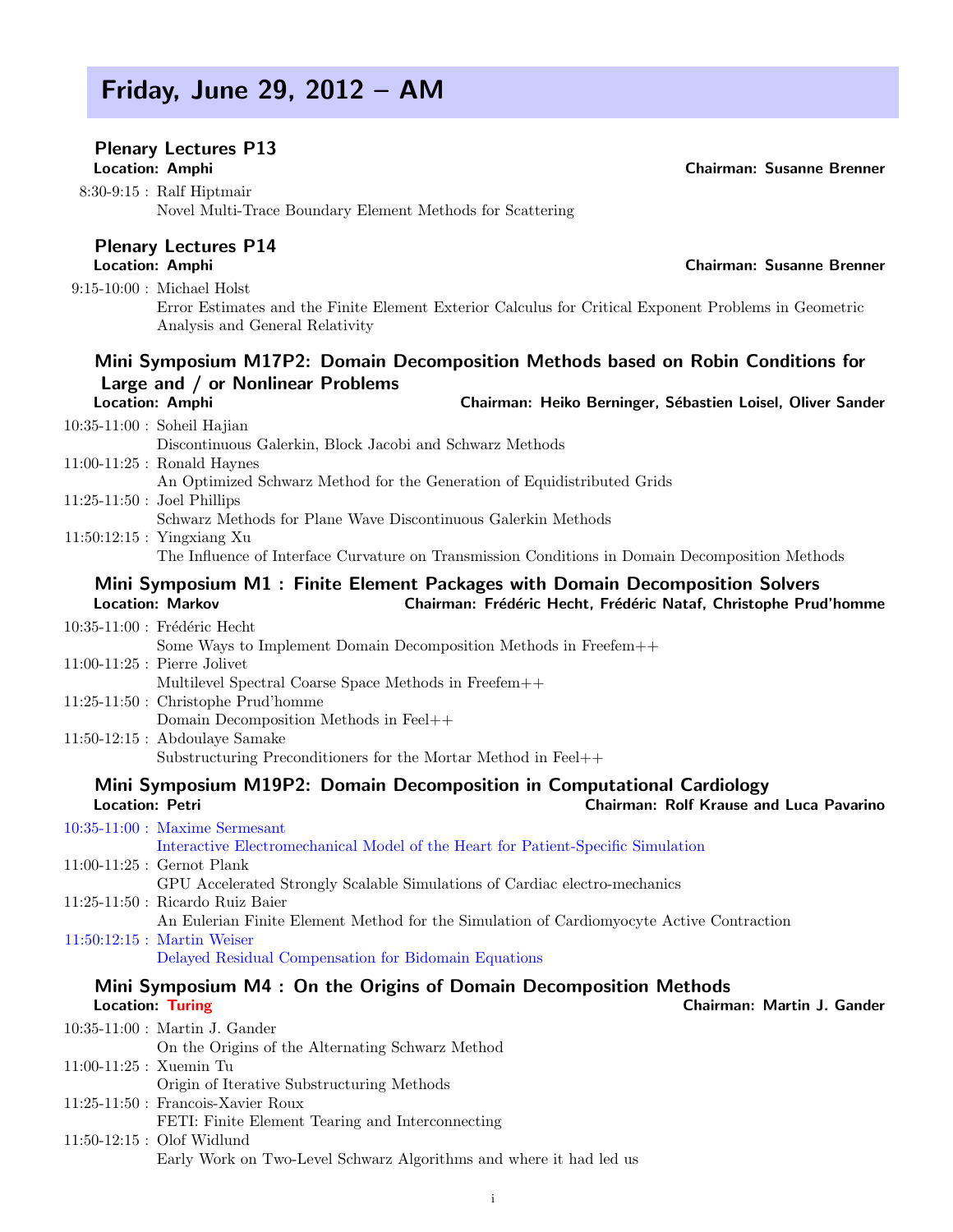### Mini Symposium M12 : Domain Decomposition Techniques in Life Science Modeling and **Simulation**<br>Location: 150 Chairman: Luca Gerardo-Giorda and Victorita Dolean

| $10:35-11:00$ : Oliver Rheinbach                                                             |
|----------------------------------------------------------------------------------------------|
| Advances of FETI Methods in Biomechanics                                                     |
| $11:00-11:25$ : Simone Scacchi                                                               |
| Parallel Bidomain Solvers for Cardiac Excitation                                             |
| $11:25-11:50$ : Nejib Zemzemi                                                                |
| Decoupled Time-Marching Schemes in Computational Cardiac Electrophysiology and ECG Numerical |
| Simulation                                                                                   |
| $11:50-12:15$ : Gwenol Grandperrin                                                           |
| Parallel Preconditioners for Solving Fluid-Structure Interactions Problems in Hemodynamics   |
|                                                                                              |

# Contributed Talks C12: Optimization Methods/Probabilistic Methods

| Location: 151              | Chairman: Hui Zhang                                                                  |  |
|----------------------------|--------------------------------------------------------------------------------------|--|
|                            | $10:35-11:00$ : Andreas Langer                                                       |  |
|                            | Domain Decomposition Methods for a Class of Non-smooth Convex Variational Problems   |  |
|                            | $11:00-11:25$ : Firmim Andzembe Okoubi                                               |  |
|                            | Domain Decomposition with Nesterov's Minimization Method                             |  |
|                            | $11:25-11:50$ : Francisco Bernal                                                     |  |
|                            | A Meshfree Scheme for PDEs on Large Domains using Probabilistic Domain Decomposition |  |
| $11:50:12:15$ : Samia Riaz |                                                                                      |  |
|                            | A Domain Decomposition Method for Elliptic Variational Inequalities                  |  |